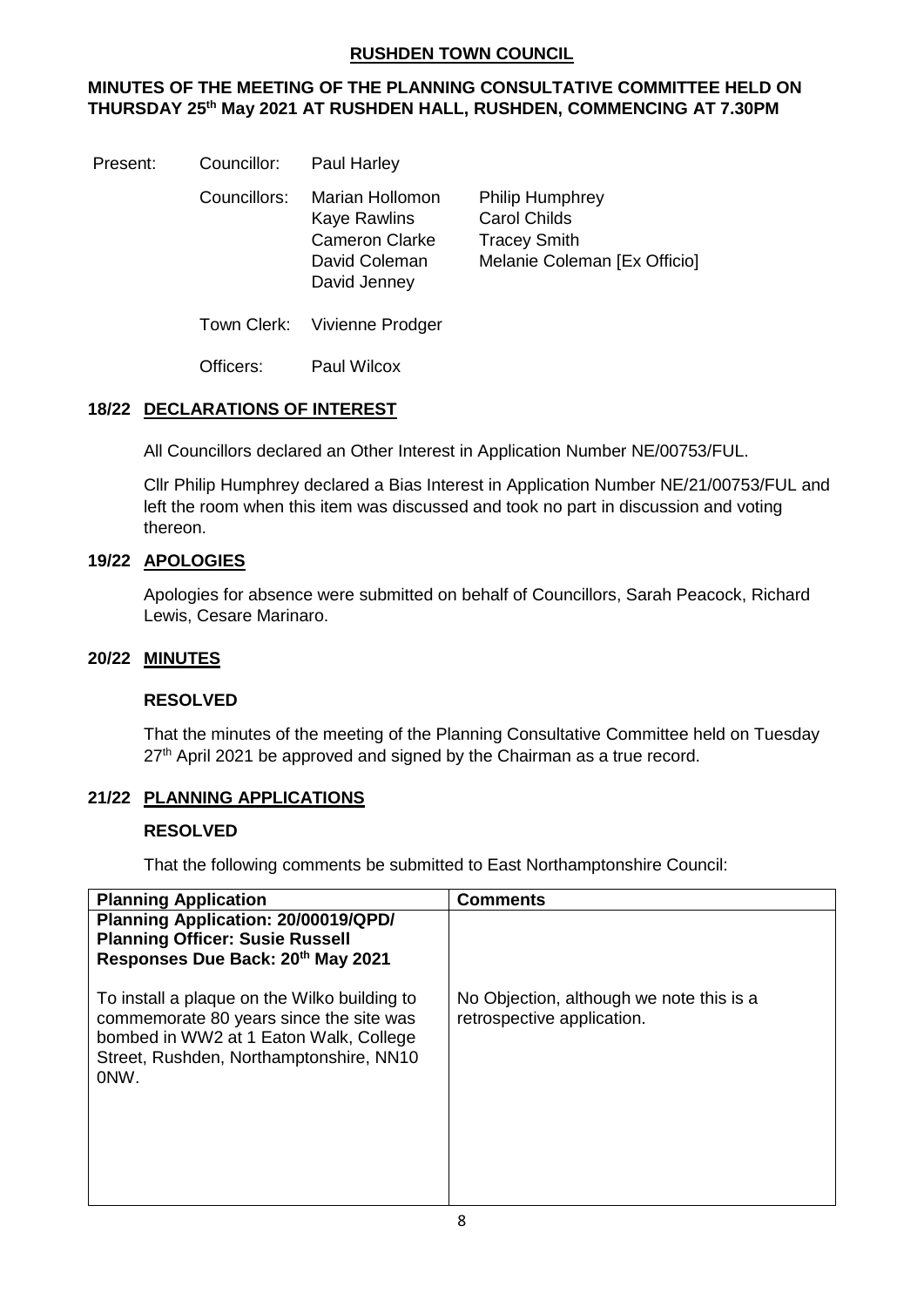| <b>Planning Application: NE/21/00382/FUL</b>                                                                                                                                                                                                                                                                               |                                                                                                                                                                                                                                                                                                                                                                                                                                                          |
|----------------------------------------------------------------------------------------------------------------------------------------------------------------------------------------------------------------------------------------------------------------------------------------------------------------------------|----------------------------------------------------------------------------------------------------------------------------------------------------------------------------------------------------------------------------------------------------------------------------------------------------------------------------------------------------------------------------------------------------------------------------------------------------------|
| <b>Applicant: Mr. Thomas Clewes</b>                                                                                                                                                                                                                                                                                        |                                                                                                                                                                                                                                                                                                                                                                                                                                                          |
| <b>Planning Officer: Patrick Reid</b>                                                                                                                                                                                                                                                                                      |                                                                                                                                                                                                                                                                                                                                                                                                                                                          |
| Responses Due Back: 21 <sup>st</sup> May 2021                                                                                                                                                                                                                                                                              |                                                                                                                                                                                                                                                                                                                                                                                                                                                          |
| Change the use of the premises from<br>Hairdressers (A1) to Studio Tattoo (Sui                                                                                                                                                                                                                                             | No Objection, although we note this is a<br>retrospective application.                                                                                                                                                                                                                                                                                                                                                                                   |
| generis) at<br>64 High Street, Rushden, Northamptonshire,<br>NN10 0PJ.                                                                                                                                                                                                                                                     |                                                                                                                                                                                                                                                                                                                                                                                                                                                          |
| <b>Planning Application: NE/21/00468/FUL</b>                                                                                                                                                                                                                                                                               |                                                                                                                                                                                                                                                                                                                                                                                                                                                          |
| <b>Applicant: Mr. Jack Watson</b>                                                                                                                                                                                                                                                                                          |                                                                                                                                                                                                                                                                                                                                                                                                                                                          |
| <b>Planning Officer: Jennifer Wallis</b>                                                                                                                                                                                                                                                                                   | Rushden Town Council objects to this                                                                                                                                                                                                                                                                                                                                                                                                                     |
| Responses Due Back: 4th June 2021                                                                                                                                                                                                                                                                                          | application and are in support of the comments<br>raised by Head Of Transport, Highways And                                                                                                                                                                                                                                                                                                                                                              |
| Drop kerb to access front driveway. Previous<br>owner installed driveway (Ref<br>EN/11/01783/QPD/) at 77 Wellingborough<br>Road, Rushden, Northamptonshire, NN10                                                                                                                                                           | Infrastructure.                                                                                                                                                                                                                                                                                                                                                                                                                                          |
| 9YG.                                                                                                                                                                                                                                                                                                                       |                                                                                                                                                                                                                                                                                                                                                                                                                                                          |
| <b>Planning Application: NE/21/00490/FUL</b><br><b>Applicant: Miss. Sapphire Watts (Sacred</b><br>Moss Ltd)<br><b>Planning Officer: Jennifer Wallis</b><br>Responses Due Back: 28th May 2021<br>Change of use from A1 Retail to Sui Generis<br>Tattoo Parlour at 119A High Street,<br>Rushden, Northamptonshire, NN10 0NZ. | Rushden Town Council has no objection,<br>although we note this is a retrospective<br>application. However we would advise that the<br>parking directly outside the tattoo parlour is for<br>loading and unloading and not for clients of the<br>tattoo palour. We hope the traffic wardens will<br>monitor this robustly to ensure these parking<br>spaces are used for loading and unloading only,<br>as we do have a ongoing similar issue to this in |
|                                                                                                                                                                                                                                                                                                                            | Church Street.                                                                                                                                                                                                                                                                                                                                                                                                                                           |
| Planning Application: NE/21/00518/OUT<br><b>Applicant: Mr. Mick Callanan (Connolly</b><br>Homes Ltd)<br><b>Planning Officer: Dean Wishart</b>                                                                                                                                                                              | Rushden Town Council object to this application<br>for the following reasons:                                                                                                                                                                                                                                                                                                                                                                            |
| Responses Due Back: 21 <sup>st</sup> May 2021 -<br><b>Been Granted Extension of Time</b><br>Outline: For up to 39 Residential Dwellings<br>(All Matters reserved except Access) at Land<br>Between Old Railway Line And John Clark<br>Way, Rushden, Northamptonshire.                                                      | The proposed application is in direct<br>conflict with Rushden Neighbourhood<br>Plan Policy 4 and Policy 30 of the<br>NNJCS. Policy 4 of the Rushden<br>Neighbourhood Plan states that flatted<br>developments will only be<br>supported where it can be robustly<br>demonstrated that:                                                                                                                                                                  |
|                                                                                                                                                                                                                                                                                                                            | • meets an identified local need; or                                                                                                                                                                                                                                                                                                                                                                                                                     |
|                                                                                                                                                                                                                                                                                                                            | • where the physical or financial<br>Constraints of a site are such that it is<br>not possible to provide smaller one and<br>two bedroom houses or maisonettes; or                                                                                                                                                                                                                                                                                       |
|                                                                                                                                                                                                                                                                                                                            | • where an existing non-residential<br>Building is being converted for residential<br>use.                                                                                                                                                                                                                                                                                                                                                               |
|                                                                                                                                                                                                                                                                                                                            | Clearly the proposed development does<br>not comply with any of the above criteria<br>and an alternative scheme should be<br>submitted in line with both the Rushden                                                                                                                                                                                                                                                                                     |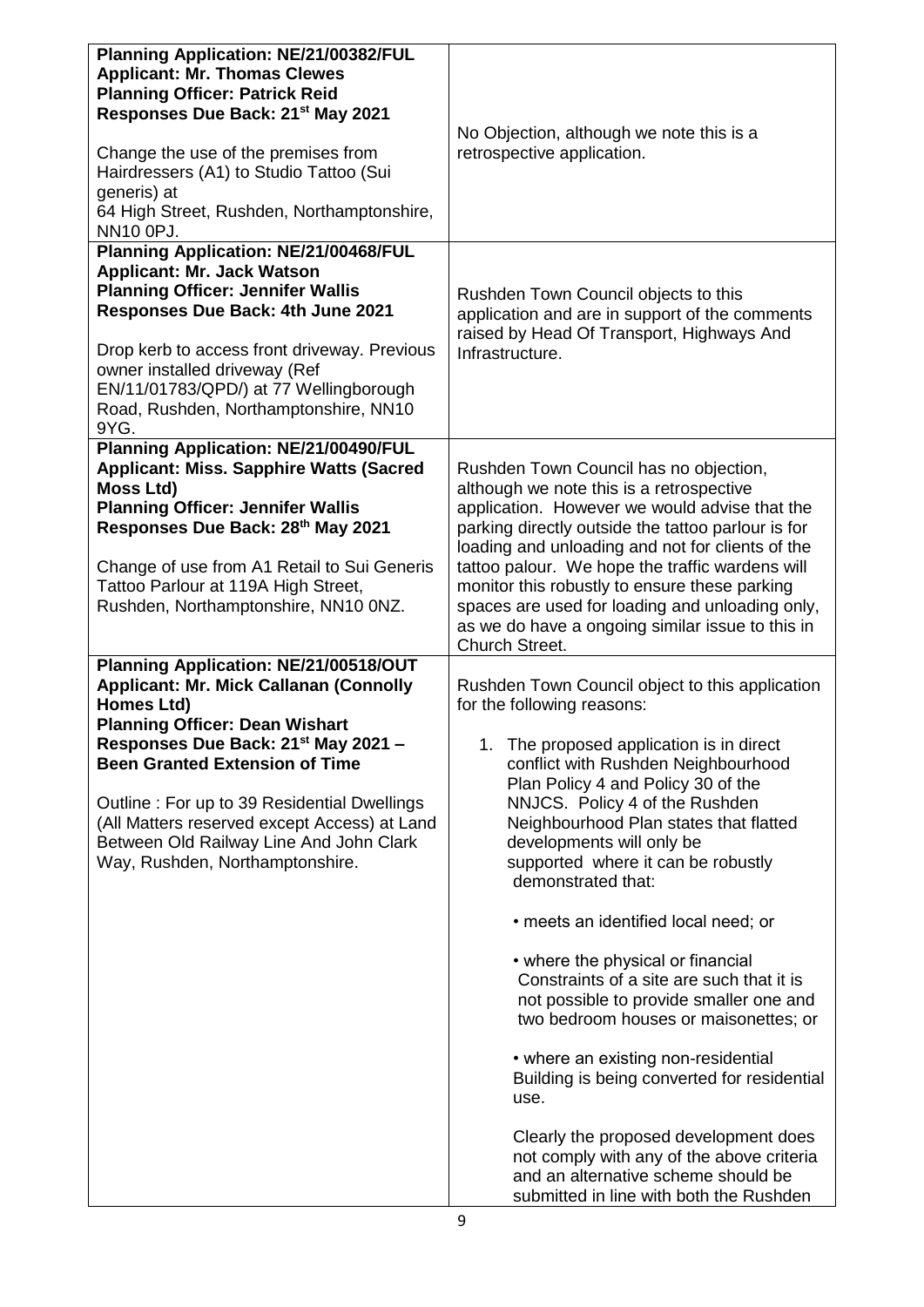| Neighbourhood Plan and the NNJCS.                                                                                                                                                                                                                                                                                                                                                                                                                                                                                                                                                                                                                                                                                                                                                                                                                                                                                                                         |
|-----------------------------------------------------------------------------------------------------------------------------------------------------------------------------------------------------------------------------------------------------------------------------------------------------------------------------------------------------------------------------------------------------------------------------------------------------------------------------------------------------------------------------------------------------------------------------------------------------------------------------------------------------------------------------------------------------------------------------------------------------------------------------------------------------------------------------------------------------------------------------------------------------------------------------------------------------------|
| 2. The proposal to build further flats in<br>Rushden is once again an overprovision<br>of this type of accommodation. This view<br>is supported by the NNC Housing<br>Strategy Manager 'We would instead<br>support a scheme providing a mix of<br>property types. Although this would offer<br>less affordable housing, we believe it<br>would be a more sustainable mix in terms<br>of meeting the requirements for new<br>housing in Rushden as set out in the<br>Rushden Neighbourhood Plan and Joint<br>Core Strategy.' We hope the objections<br>from the Housing Strategy Manager are<br>given full consideration as over the last 15<br>years Rushden has received a total<br>imbalance of housing with flatted<br>accommodation applications being<br>passed, without consideration for the<br>general housing mixed of the Town. The<br>disproportion building of flats has resulted<br>in a poor mix of demographic and<br>economic viability. |
| 3. We fully support the concerns from the<br>Flood and Water Management Team and<br>would strongly object to permission for<br>any building on this site until detailed and<br>accurate water and flood management<br>details are submitted. We have a number<br>of newer housing developments within<br>Rushden that have experienced flooding<br>in the last few years and it is critical that<br>the proposed development does not<br>exacerbate this problem further.                                                                                                                                                                                                                                                                                                                                                                                                                                                                                 |
| In conclusion Rushden Town feels the above are<br>strong planning objections and we hope                                                                                                                                                                                                                                                                                                                                                                                                                                                                                                                                                                                                                                                                                                                                                                                                                                                                  |
| therefore that NNC will refuse this application.<br>No Objection                                                                                                                                                                                                                                                                                                                                                                                                                                                                                                                                                                                                                                                                                                                                                                                                                                                                                          |
|                                                                                                                                                                                                                                                                                                                                                                                                                                                                                                                                                                                                                                                                                                                                                                                                                                                                                                                                                           |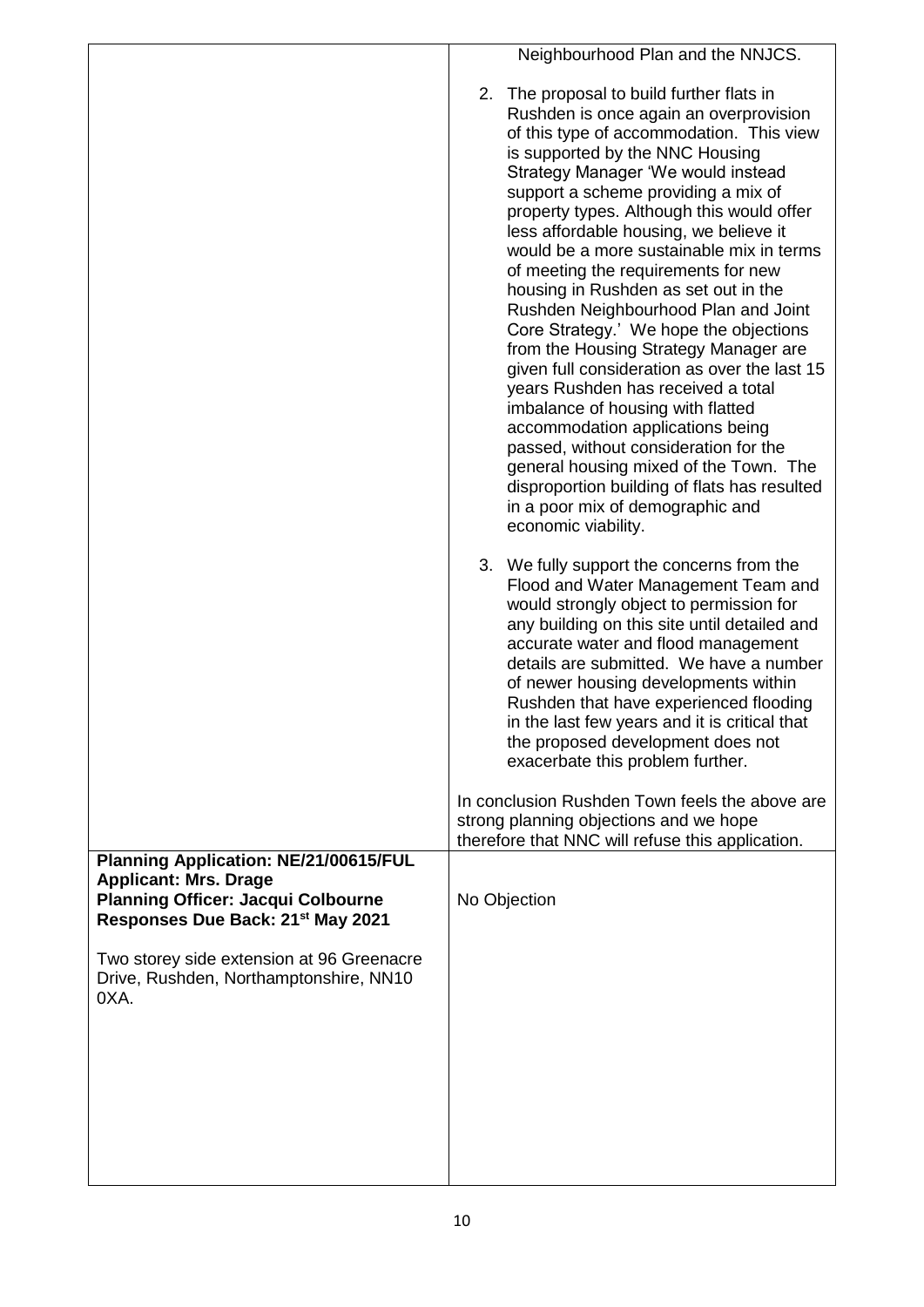| Planning Application: NE/21/00620/FUL<br><b>Applicant: Mr. Tom Larkin</b><br><b>Planning Officer: Susie Russell</b><br>Responses Due Back: 21 <sup>st</sup> May 2021                                                                                                                                                                                                                                                                                                                                                                                                                                                                                                                                                                                                | No Objection |
|---------------------------------------------------------------------------------------------------------------------------------------------------------------------------------------------------------------------------------------------------------------------------------------------------------------------------------------------------------------------------------------------------------------------------------------------------------------------------------------------------------------------------------------------------------------------------------------------------------------------------------------------------------------------------------------------------------------------------------------------------------------------|--------------|
| Demolition of existing garage and carport<br>and construction of New Detached Garage<br>(Revised scheme to 20/00567/FUL) at 16<br>Rose Avenue, Rushden, Northamptonshire,<br><b>NN10 9NX.</b>                                                                                                                                                                                                                                                                                                                                                                                                                                                                                                                                                                       |              |
| Planning Application: NE/21/00622/ADV<br><b>Applicant: Waitrose</b><br><b>Planning Officer: Pete Baish</b><br>Responses Due Back: 21 <sup>st</sup> May 2021                                                                                                                                                                                                                                                                                                                                                                                                                                                                                                                                                                                                         | No Objection |
| A number of new and replacement signs in<br>and around the Waitrose store and car park<br>at Waitrose, 1 Crown Way, Rushden,<br>Northamptonshire, NN10 6AX.                                                                                                                                                                                                                                                                                                                                                                                                                                                                                                                                                                                                         |              |
| Planning Application: NE/21/00632/FUL<br><b>Applicant: Mr. Callum Langley</b><br><b>Planning Officer: Jennifer Wallis</b>                                                                                                                                                                                                                                                                                                                                                                                                                                                                                                                                                                                                                                           |              |
| Responses Due Back: 21 <sup>st</sup> May 2021                                                                                                                                                                                                                                                                                                                                                                                                                                                                                                                                                                                                                                                                                                                       | No Objection |
| Two-storey rear, single storey rear<br>extensions and external alterations to<br>fenestration at 27 Hall Avenue, Rushden,<br>Northamptonshire, NN10 9ES.                                                                                                                                                                                                                                                                                                                                                                                                                                                                                                                                                                                                            |              |
| Planning Application: NE/21/00635/FUL<br>Applicant: Mrs. Rachel Stallard (Prestige<br>Homeseeker)<br><b>Planning Officer: Sunny Bains</b><br>Responses Due Back: 28th May 2021                                                                                                                                                                                                                                                                                                                                                                                                                                                                                                                                                                                      |              |
| Grassed area to rear of building adjacent to<br>service road: Conversion to concrete yard<br>area to facilitate the efficient despatch of<br>mobile homes and provide level ground floor<br>access to the building to facilitate product<br>movements in and out. Involves levelling the<br>area and resurfacing with concrete, with the<br>addition of a soakaway, retaining wall,<br>fencing, and landscaping up to the existing<br>service road and yard areas. Rear elevation<br>of building: Addition of 2no. large galvanised<br>steel roller shutter doors to facilitate the entry<br>and exit of product (mobile homes) into the<br>building at ground floor level at Unit 4<br>Express Business Park, Shipton Way,<br>Rushden, Northamptonshire, NN10 6GL. | No Objection |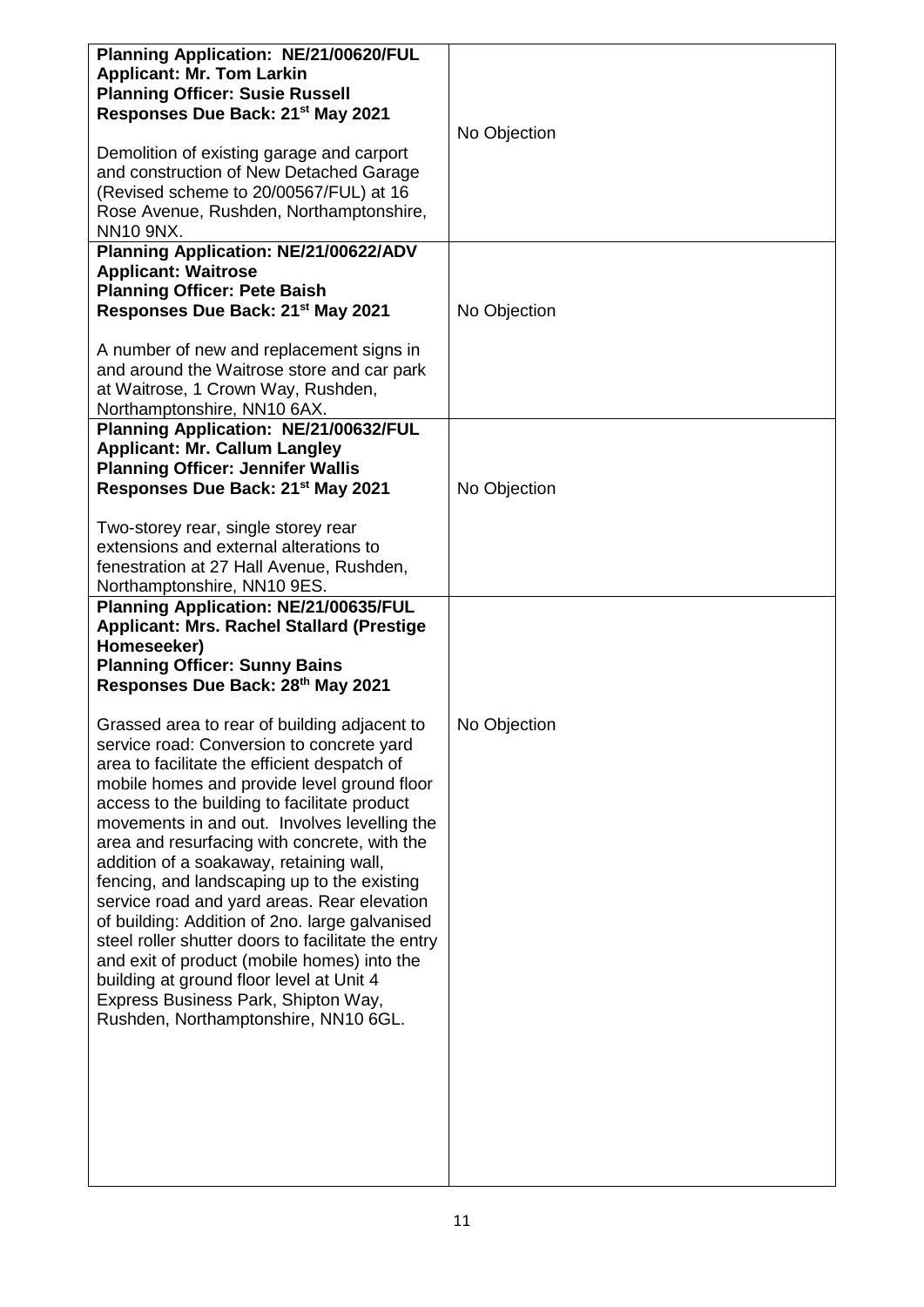| Planning Application: NE/21/00643/ADV<br><b>Applicant: Shoemaker GP Limited</b><br><b>Planning Officer: Dean Wishart</b><br>Responses Due Back: 28th May 2021                                                                                                   | No Objection |
|-----------------------------------------------------------------------------------------------------------------------------------------------------------------------------------------------------------------------------------------------------------------|--------------|
| Erection of 9 digital advertisement screens at<br>different locations on Rushden Lakes site.<br>Height from ground to base of sign - 0 Metres<br>Height - 2.25 Metres Width - 1.4 Metres<br>Depth - 0.28 Metres at Rushden Lakes,<br>Rushden, Northamptonshire. |              |
| Planning Application: NE/21/00653/FUL<br>Applicant: Miss. Georgina Yoxen                                                                                                                                                                                        |              |
| <b>Planning Officer: Pete Baish</b>                                                                                                                                                                                                                             |              |
| Responses Due Back: 4th June 2021                                                                                                                                                                                                                               | No Objection |
| Application of change of use from footpath to<br>residential curtilage and erection of fence at<br>Land Adjacent Fairmead Crescent, Fairmead                                                                                                                    |              |
| Crescent, Rushden, Northamptonshire.<br>Planning Application: NE/21/00659/FUL                                                                                                                                                                                   |              |
| <b>Applicant: Jenny Hayward</b>                                                                                                                                                                                                                                 |              |
| <b>Planning Officer: Ian Baish</b>                                                                                                                                                                                                                              |              |
| Responses Due Back: 28th May 2021                                                                                                                                                                                                                               | No Objection |
| Reposition of dwelling consented under<br>NE/21/00079/FUL at 264 Newton Road,<br>Rushden, Northamptonshire, NN10 0SY.                                                                                                                                           |              |
| Planning Application: NE/21/00662/FUL                                                                                                                                                                                                                           |              |
| <b>Applicant: Mr. Adrian McKellar</b><br>(Pharmaron UK)                                                                                                                                                                                                         |              |
| <b>Planning Officer: Patrick Reid</b><br>Responses Due Back: 28th May 2021                                                                                                                                                                                      |              |
|                                                                                                                                                                                                                                                                 | No Objection |
| To install a single storey pre-fabricated<br>modular building to form a toilet Block at<br>Pharmaron UK, Pegasus Way, Rushden,<br>Northamptonshire, NN10 6ER.                                                                                                   |              |
| Planning Application: NE/21/00678/FUL                                                                                                                                                                                                                           |              |
| <b>Applicant: Rae</b><br><b>Planning Officer: Jennifer Wallis</b>                                                                                                                                                                                               |              |
| Responses Due Back: 28th May 2021                                                                                                                                                                                                                               | No Objection |
| Extension to existing garage including loft<br>conversion, 2 new dormer windows to the                                                                                                                                                                          |              |
| south elevation and 2 new roof lights to the                                                                                                                                                                                                                    |              |
| north elevation at 6 Heatherbreea Gardens,                                                                                                                                                                                                                      |              |
| Rushden, Northamptonshire, NN10 6EH.                                                                                                                                                                                                                            |              |
| <b>Planning Application: NE/21/00679/FUL</b><br><b>Applicant: Mr. Marcin Wojnarek</b>                                                                                                                                                                           |              |
| <b>Planning Officer: Susie Russell</b>                                                                                                                                                                                                                          |              |
| Responses Due Back: 28th May 2021                                                                                                                                                                                                                               | No Objection |
| Two-storey side extension and front porch at<br>51 Oakpits Way, Rushden,<br>Northamptonshire, NN10 0PP.                                                                                                                                                         |              |
|                                                                                                                                                                                                                                                                 |              |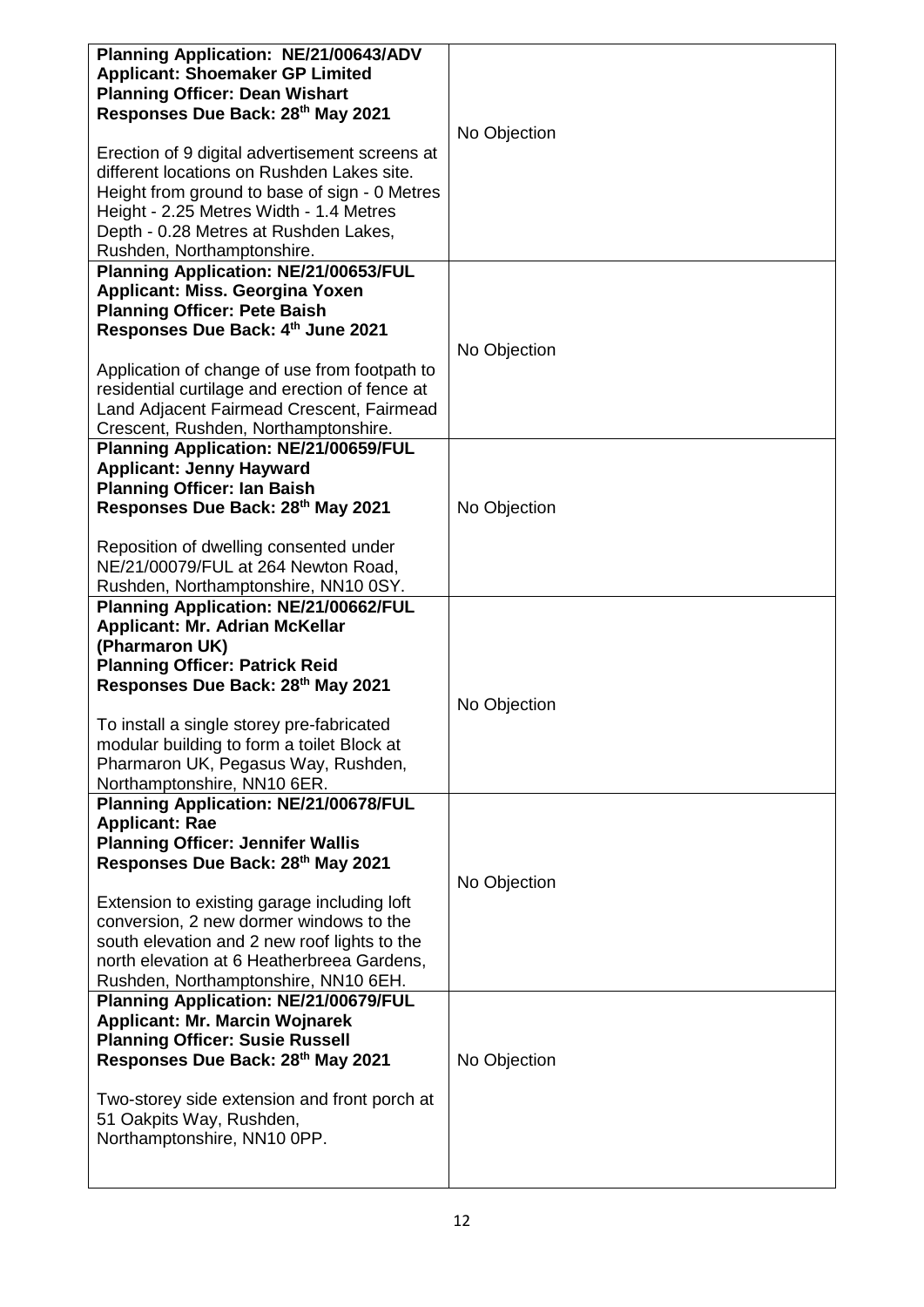| Planning Application: NE/21/00691/FUL<br><b>Applicant: Mr. Stephen Willie</b>          |                                                                                                                     |
|----------------------------------------------------------------------------------------|---------------------------------------------------------------------------------------------------------------------|
| <b>Planning Officer: Jacqui Colbourne</b>                                              |                                                                                                                     |
| Responses Due Back: 4th June 2021                                                      |                                                                                                                     |
| Garage to side of dwelling at 313A                                                     | No Objection                                                                                                        |
| Wellingborough Road Rushden                                                            |                                                                                                                     |
| Northamptonshire NN10 6BB.                                                             |                                                                                                                     |
| Planning Application: NE/21/00697/TPO                                                  |                                                                                                                     |
| Applicant: Mr. Mark Richardson (Orbit                                                  |                                                                                                                     |
| Housing)                                                                               |                                                                                                                     |
| <b>Planning Officer: Brian Ogden</b><br>Responses Due Back: 29th May 2021              | Rushden Town Council has no objection to this<br>application subject to North Northants Tree<br>Officer's approval. |
| Various works to T1 Norway Maple; T2                                                   |                                                                                                                     |
| Cypress; T3 Cedar at 1 Chestnut Close,                                                 |                                                                                                                     |
| Rushden, Northamptonshire, NN10 9RS.                                                   |                                                                                                                     |
| Planning Application: NE/21/00703/FUL                                                  |                                                                                                                     |
| <b>Applicant: Mr. Shortland</b>                                                        |                                                                                                                     |
| <b>Planning Officer: Jennifer Wallis</b>                                               |                                                                                                                     |
| Responses Due Back: 11th June 2021                                                     | No Objection                                                                                                        |
| Proposed two storey rear extension, works to                                           |                                                                                                                     |
| main roof including replacement dormers,                                               |                                                                                                                     |
| new entrance canopy and internal alterations                                           |                                                                                                                     |
| at 118 Higham Road, Rushden,                                                           |                                                                                                                     |
| Northamptonshire, NN10 6DT.                                                            |                                                                                                                     |
| Planning Application: NE/21/00713/FUL<br><b>Applicant: Mr. Vernon Chattell</b>         |                                                                                                                     |
| <b>Planning Officer: Sunny Bains</b>                                                   |                                                                                                                     |
| Responses Due Back: 11th June 2021                                                     | No Objection                                                                                                        |
|                                                                                        |                                                                                                                     |
| Proposed demolition of the existing dwelling                                           |                                                                                                                     |
| and the creation of a new dwelling and                                                 |                                                                                                                     |
| garage to the front of the site at 116 Avenue<br>Road, Rushden, Northamptonshire, NN10 |                                                                                                                     |
| 0SW.                                                                                   |                                                                                                                     |
| Planning Application: NE/21/00721/FUL                                                  |                                                                                                                     |
| <b>Applicant: Mr. &amp; Mrs. S Bayliss</b>                                             |                                                                                                                     |
| <b>Planning Officer: Jennifer Wallis</b>                                               |                                                                                                                     |
| Responses Due Back: 11th June 2021                                                     | No Objection                                                                                                        |
| Proposal: Proposed Garage Conversion at 1                                              |                                                                                                                     |
| Aintree Drive, Rushden, Northamptonshire,                                              |                                                                                                                     |
| <b>NN10 0YS.</b>                                                                       |                                                                                                                     |
| Planning Application: NE/21/00725/FUL                                                  |                                                                                                                     |
| <b>Applicant: GC Planning Partnership Ltd</b>                                          |                                                                                                                     |
| <b>Planning Officer: Joe Davies</b><br>Responses Due Back: 11th June 2021              |                                                                                                                     |
|                                                                                        | No Objection                                                                                                        |
| Four additional parking spaces to serve an                                             |                                                                                                                     |
| existing warehouse with ancillary offices                                              |                                                                                                                     |
| within an industrial estate at Unit 9 Brindley                                         |                                                                                                                     |
| Close, Rushden, Northamptonshire NN10                                                  |                                                                                                                     |
| 6EN.                                                                                   |                                                                                                                     |
|                                                                                        |                                                                                                                     |
|                                                                                        |                                                                                                                     |